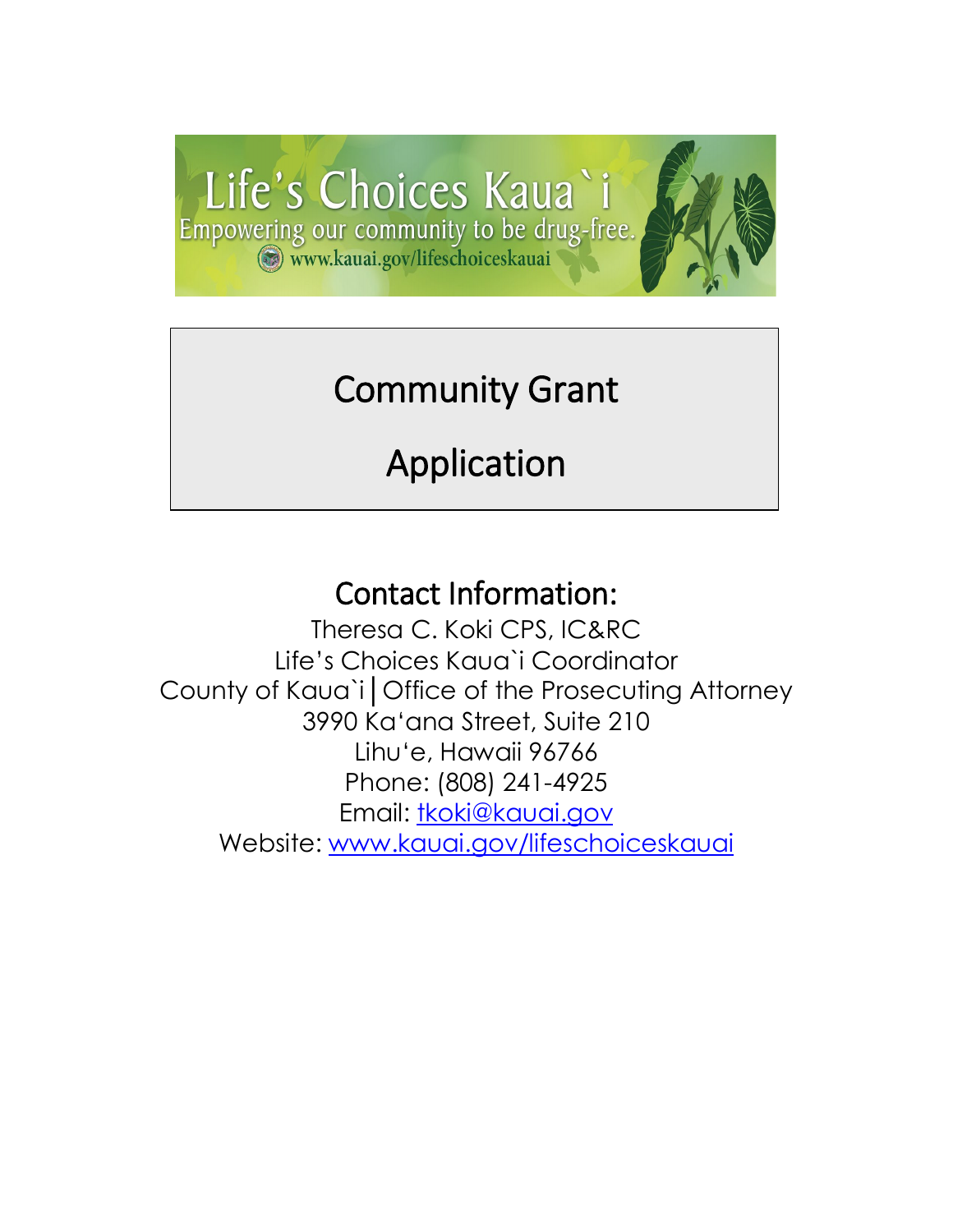#### COUNTY OF KAUA'I GRANTS TO PRIVATE ORGANIZATIONS

#### INFORMATION:

Eligible Applicants: Any group that is a private organization not-for-profit, corporation or unincorporated association organized to provide benefits to the people of the County of Kaua'i; provides benefits to the people of Kaua'i via services or activities to meet a distinctive cultural, social or economic need for which adequate federal or state funding cannot be secured.

Funding Amount: The total amount of funds is \$2000.00.

#### Processing:

Once the Grant Application is received, it will be scored by a committee, and if selected, the request for payment will be sent to the Department of Finance for processing. The entire processing time will take approximately 2 -3 weeks.

#### REQUIREMENTS:

- 1. Your grant proposal should clearly state how your project/event will benefit the people of Kaua'i.
- 2. Your organization must comply with all the requirements set forth by the County of Kaua'i.
- 3. Projects will require both fiscal and program reporting on a monthly basis (due on the  $10<sup>th</sup>$  of the following month-If the funding you are requesting is for a one-time project/event, then ONLY a final report is required.
- 4. Release of County of Kaua'i checks will not be approved without the submission of this Grant Application Packet.
- 5. ALL funds must be used within the fiscal year it's awarded. This FY ends June 30, 2022.
- 6. Your organization must be up to date and in compliance with all reporting requirements set forth in the Kaua'i County Code Chapter 6, Article 3. Sec. 6-3.3 for any previous grant awards.
- 7. If you have failed to submit reports on a timely manner, you are no longer eligible for grant funds.
- 8. Please follow ALL the instructions for each section.